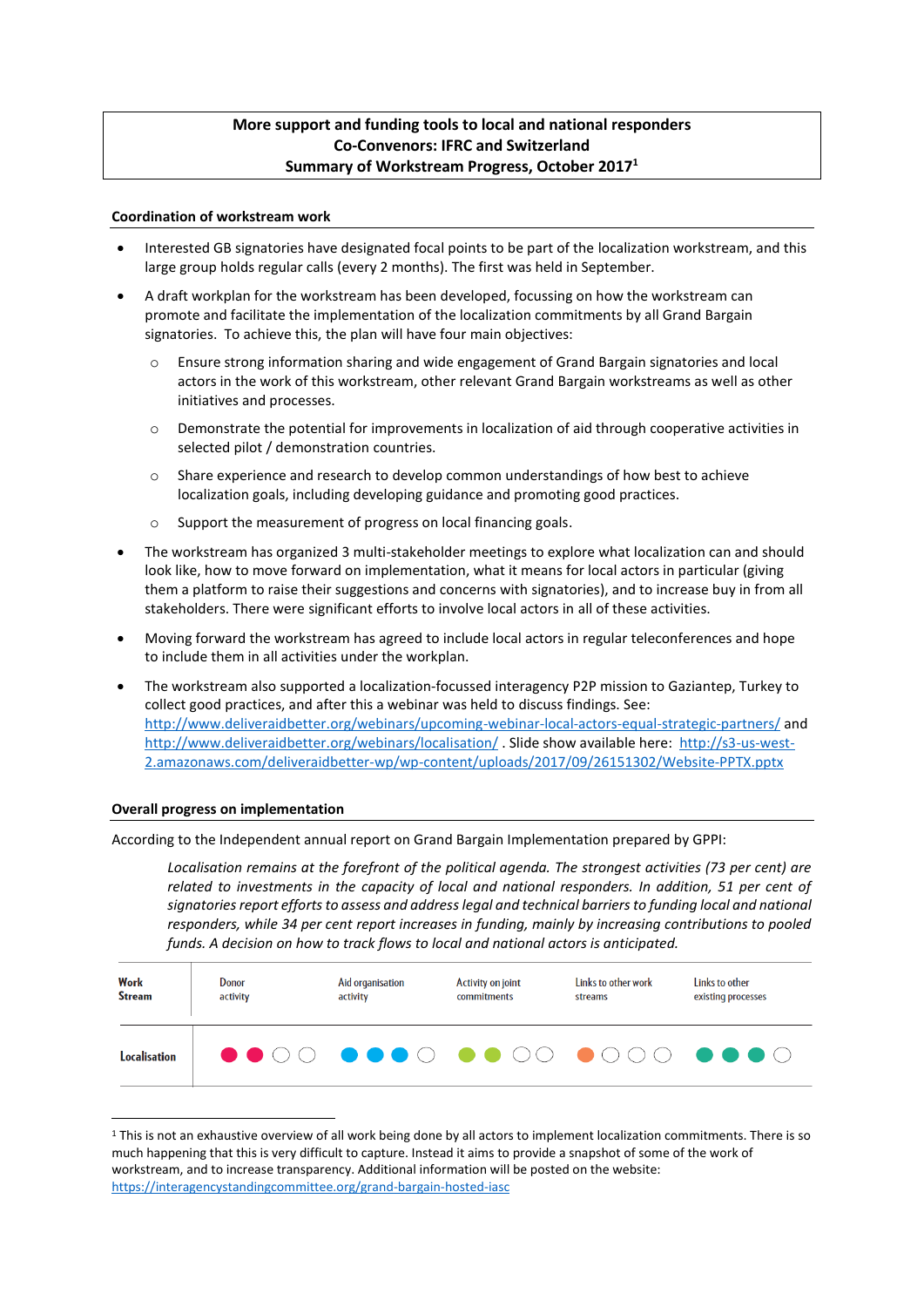# **Capacity Strengthening**

**Commitment** (1): Increase and support multi-year investment in the institutional capacities of local and national responders, including preparedness, response and coordination capacities, especially in fragile contexts and where communities are vulnerable to armed conflicts, disasters, recurrent outbreaks and the effects of climate change. We should achieve this through collaboration with development partners and incorporate capacity strengthening in partnership agreements.

# **Progress by signatories (GPPI independent report)**

According to GPPI, 73% of signatories reported activities while 7% had planned activities. GPPI noted that:

*Signatories have made considerable investments in building the capacities of local and national responders. The Netherlands, for example, has increased its budget for humanitarian capacity building from 1.7 million in 2016 to 2.15 million in 2017. With funding from UK DFID, six international NGO members of the START Network, including CAFOD and Christian Aid, are delivering the two-year "Shifting the Power" programme to strengthen the capacity of 55 selected local partners in five countries to deliver humanitarian preparedness and response. Aid organisations also report related investments in partner capacities.* 

*However, it is often unclear whether signatories' investments are multi-year. In addition, most signatories do not have systems in place for comprehensively tracking their funding in building the capacity of governments, communities, Red Cross and Red Crescent National Societies, and local civil society*

# **Good practices:**

 The Nigeria UN managed country based pooled fund has a specific window for capacity building initiatives for local and national actors. Some donors are prvoding specific capacity building funds or including core costs in their grants to local/ national actors and some INGOs are sharing core costs with partners.

## **Planned workstream activities:**

 Collaboratively develop guidance on how to most effectively undertake institutional capacity strengthening.

# **Financing and Measurement**

# **Commitments:**

(4) Achieve by 2020 a global, aggregated target of at least 25 per cent of humanitarian funding to local and national responders as directly as possible to improve outcomes for affected people and reduce transactional costs.

(5) Develop, with the Inter-Agency Standing Committee (IASC), and apply a 'localisation' marker to measure direct and indirect funding to local and national responders.

(6) Make greater use of funding tools which increase and improve assistance delivered by local and national responders, such as UN-led country-based pooled funds (CBPF), IFRC Disaster Relief Emergency Fund (DREF) and NGO- led and other pooled funds.

# **Collective Progress**

- A sub working group of the IASC HFTT the localization marker working group (LMWG) was established to look into the issue of measurement. This group felt that the best way to measure funding in the long terms was through the use of existing mechanisms – FTS, OECD as well as IATI. Grand Bargain annual reports and specific research will be necessary in the short term.
- The group recognized the importance of agreeing definitions /categories of local and national actors and direct as possible funding and therefore went through an extensive process of reaching out to multiple stakeholders, including local actors. The IASC LMWG developed a proposal.
- Based on this proposal and on further consultation with signatories, the co-convenors presented a simplified paper with definitions and categories to the signatories for approval (via silence procedure). There was no breaking of the silence.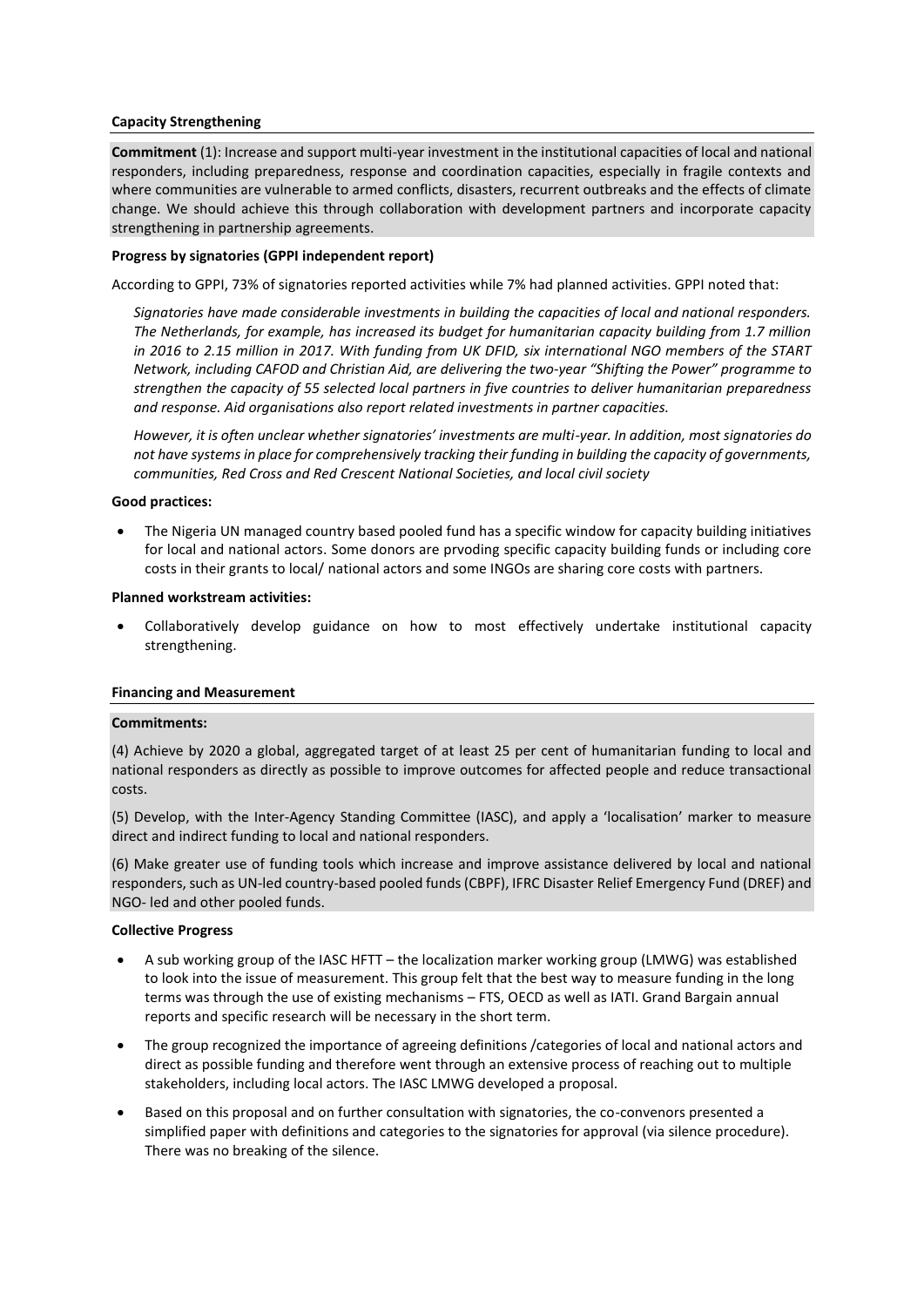- Since this time there has been a request for a minor amendment clarifying the definition of local actor. The proposed amendment was approved by the working group members and will be shared with all signatories via silence procedure. Once finalized, amendments to the current GB reporting template will be proposed.
- Work has begun to develop a baseline based on these definitions and categories, with a consultant undertaking specific research in this regards.

## **Progress by signatories (GPPI Independent report)**

GPPI reported that 34 % of signatories reported activities to meet the financing objectives and 8 % had planned activities. They reported that:

*42 per cent of the donors and aid organisations with implementing partners report steps or plans to increase funding to local responders, either through pooled funds or directly (self-reports often do not fully distinguish between the two). That said, many donors report that the main way for them to fulfil their localisation commitments is by increasing their support for pooled funds. Germany's contribution to country-based pooled funds increased significantly in 2016 to US\$ 62 million, and Norway's contribution has increased to about \$30 million in 2016. USAID has begun contributing to such funds in Iraq and Ethiopia on a pilot basis. Luxembourg has almost doubled its contribution to the disaster relief emergency fund in 2016. In total, for all 17 country-based pooled funds currently in place, allocations to national NGOs increased slightly from 14.63 per cent in 2014 to 17.88 per cent in 2016.*

*For other pooled funds, the research team was unable to assess the share of resources that have been channelled to national and local responders. Donors report less progress in increasing direct contributions to local and national organisations, and some note that the 25 per cent target is very ambitious. A good practice example comes from Belgium: 8 per cent of the Belgian humanitarian budget went to local organisations in 2016, and the Belgian Minister for Development Cooperation has recently reconfirmed the country's target of 25 per cent by 2020*

## **Some good practices**:

 There has been some progress around accessibility of pooled funds to local and national actors. A number of UN managed country based pooled funds have specific windows for local and national actors. For example in Nigeria there is a specific window for capacity building. The START network, a collaboration of INGOs and NNGOs has developed its own pooled funds and there is discussion around a NNGO led pooled fund. IFRC and ICRC are in the process of establishing a National Society investment fund.

#### **Workstream plans**

- Share the proposed definitions and categories with FTS, OECD, IATI and propose their inclusion in GB annual reporting. Develop a baseline through an independent study.
- Undertake a study of pooled funds to identify how accessible these are for local and national actors.
- Collaboratively develop recommendations for pooled funds (of all sorts) on how to better promote access for local and national actors.

# **Coordination**

**Commitment**: (3) Support and complement national coordination mechanisms where they exist and include local and national responders in international coordination mechanisms as appropriate and in keeping with humanitarian principles.

# **Progress by signatories (GPPI independent report)**

40% of signatories reported work to implement this commitment. GPPI noted:

*Our analysis of this commitment is restricted to OCHA and cluster co-leads. Some of these actors have taken first steps. OCHA, for example, is advocating for strengthened ties with local and national actors in its support to field offices through its inter-cluster coordination section. UNDP is involved in discussions in the Global Cluster for Early Recovery on how to transition from externally to locally led responses. CARE reports*